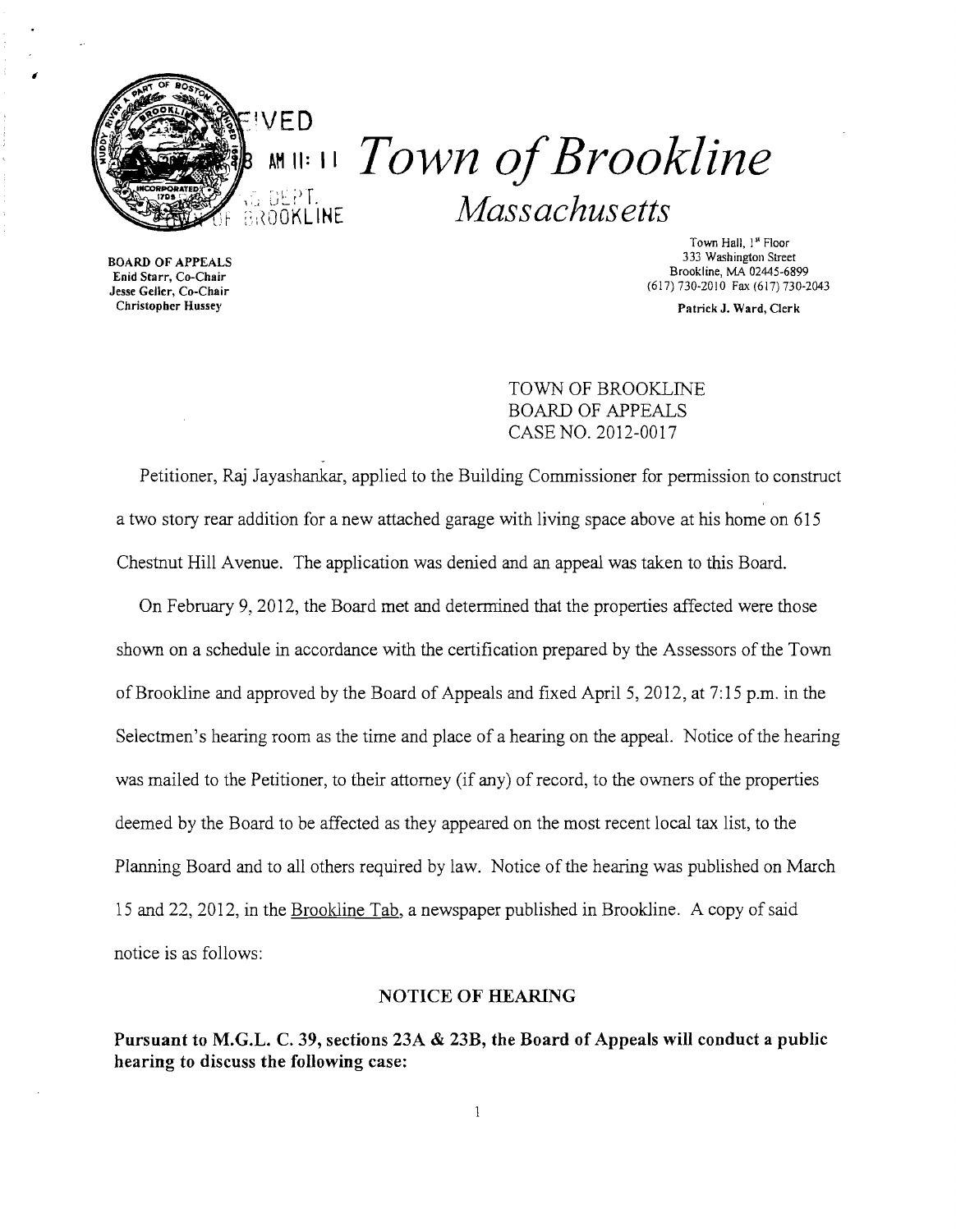Petitioner: JAYASHANKAR RAJ SUBRAMANIAN NIRUPAMA Owner: JAYASHANKAR RAJ SUBRAMANIAN NIRUPAMA Location of Premises: 615 CHESTNUT HILL AVENUE Date of Hearing: APRIL 05, 2012 Time of Hearing: 7:15 p.m. Place of Hearing: Selectmen's Hearing Room, 6<sup>th</sup> Floor

A public hearing will be held for a variance and/or special pennit from:

5.09.j; Design Review, special permit required.

I

5.22; Exceptions to Maximum Floor Area Ratio Regulations for Residential Units, variance required.

5.22.3.c; ; Exceptions to Maximum Floor Area Ratio Regulations for Residential Units, special permit required.

of the Zoning By-Law to provide an additional parking space in the front yard at 615 CHESTNUT HILL AVE

Said Premise located in a S-15 (single-family) residential district.

*Hearings, once opened, may be continued by the Chair to a date and time certain. No further notice will be mailed to abutters or advertised in the TAB. Questions regarding whether a hearing has been continued, or the date and time ofany hearing may be directed to the Zoning Administrator at* 617-734-2134 *or check meeting calendar at:http://calendars.town.brookline.ma.usIMasterTownCalandarl?FormID=158.* 

The Town of Brookline does not discriminate on the basis of disability in admission to, access to, Or *operations ofits programs, services or activities. Individuals who need au..:dliary aidsfor*  effective communication in programs and services of the Town of Brookline are invited to make *their needs known to the* ADA *Coordinator, Stephen Bressler, Town ofBrookline,* 11 *Pierce Street, Brookline, MA* 02445. *Telephone:* (617) 730-2330; *TDD* (617) 730-2327.

## Enid Starr Jesse Geller Christopher Hussey

At the time and place specified in the notice, this Board held a public hearing. Present at the

hearing was Chairman, Enid Starr and Board Members Jonathan Book and Christopher Hussey.

The case was presented by the petitioner, Raj Jayashankar, of 615 Chestnut Hill Ave. Mr.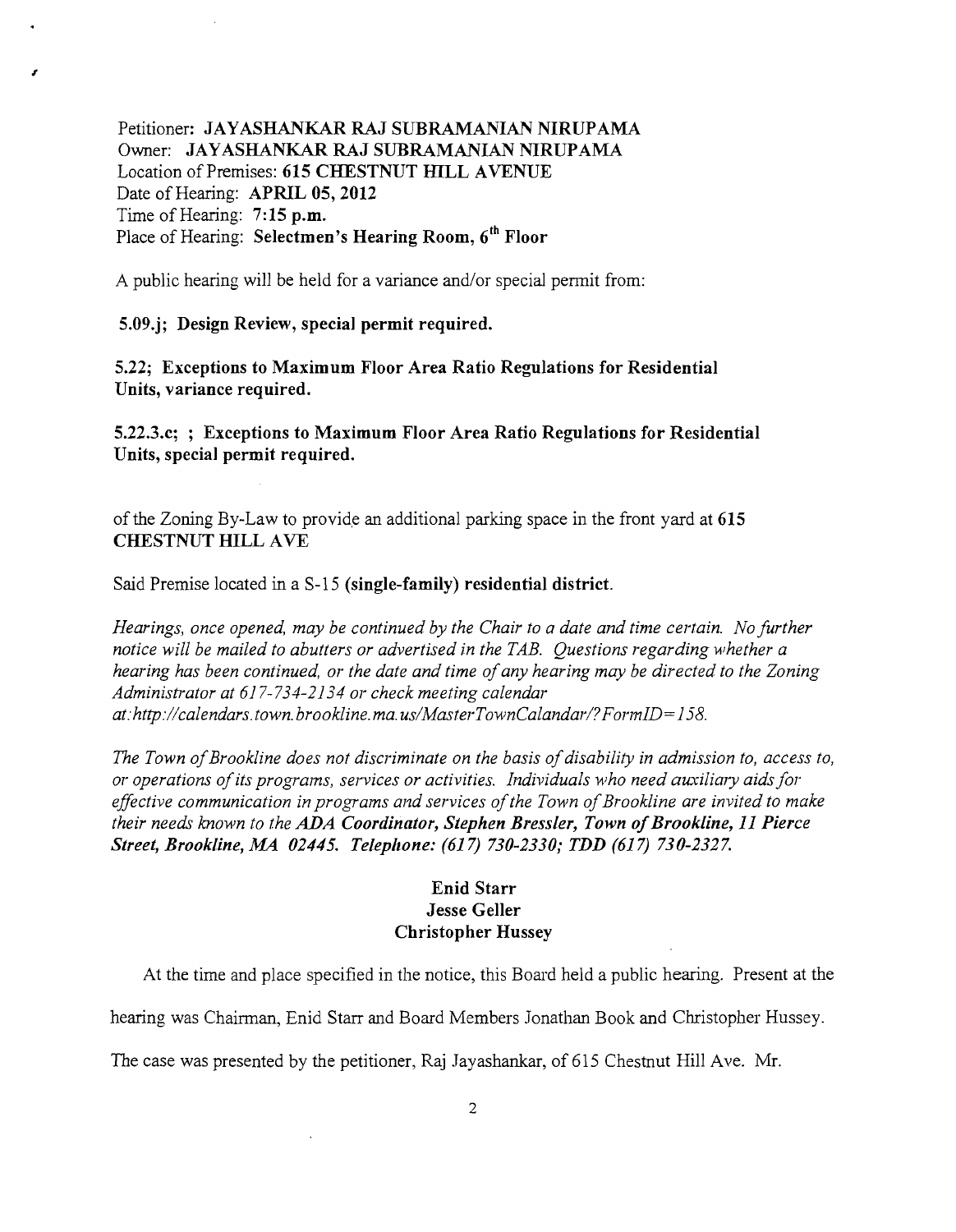Jayashankar stated he wanted to construct the addition and the reason that he was before the

board was because he exceeded the allowable FAR.

The Chairman asked whether anyone in attendance wished to speak in favor of or against the

proposal. No one rose to speak.

,

Courtney Synowiec, Planner, delivered the findings of the Planning Board.

**Section 5.09.2.j** – Design Review: Any exterior addition for which a special permit is requested pursuant to *Section* 5.22 *(Exceptions to Maximum Floor Area Ratio Regulations)* requires a special permit subject to the design review standards listed under *Section 5.09. 4(a-l).* The most relevant sections of the design review standards are described below:

- *Preservation of Trees and Landscape*: The proposed addition would be located in an area already used for parking, so the removal of landscaping will be minimal.
- Relation of Buildings to the Form of the Streetscape and Neighborhood: The proposed addition would be located to the rear of the building and would not be visible from the street.
- *Circulation:* The existing circulation pattern on site would largely remain, as the garage would be located where the residents currently park their vehicles.

**Section 5.22.3.c** – Exceptions to Maximum Floor Area Ratio Regulations for Residential Units: The Board of Appeals may grant a special permit for an increase in floor area of up to 350 s.f. provided the resulting gross floor area of the building is not more than 150% of the gross floor area.

| <b>Floor Area</b>       | <b>Allowed</b> | Existing | Proposed | Finding                     |
|-------------------------|----------------|----------|----------|-----------------------------|
| <b>Floor Area Ratio</b> | 0.25           | 0.2      | 0.269    |                             |
| $%$ of allowed)         | 00%            | 84%      | 08%      | Special Permit <sup>*</sup> |
| Floor Area (s.f.)       | 3.990          | 3,358    | 4.304    |                             |

\* See *Section 5.22.3.c* discussed above.

Courtney stated that the Planning Board is supportive of the proposed rear addition. The proposal will allow for the applicant to garage his vehicles while also providing for additional living space for his family. The addition would not be visible from the street, and it would meet all setback requirements for the zoning district. The final plans should be modified to correctly reflect the location of the chimney on all elevations, and the rendering should be consistent with the plans. Additionally, the Board did suggest the applicant may want to consider installing a door leading from the bedroom to the deck. Otherwise, the Planning Board felt the addition would complement the home.

Therefore, the Planning Board recommends approval of the proposed addition and the plans prepared by JK Development Group, dated 8/22/2011, subject to the following conditions:

1. Prior to the issuance of a building permit, final plans and elevations, indicating all salient dimensions and materials, shall be submitted subject to the review and approval of the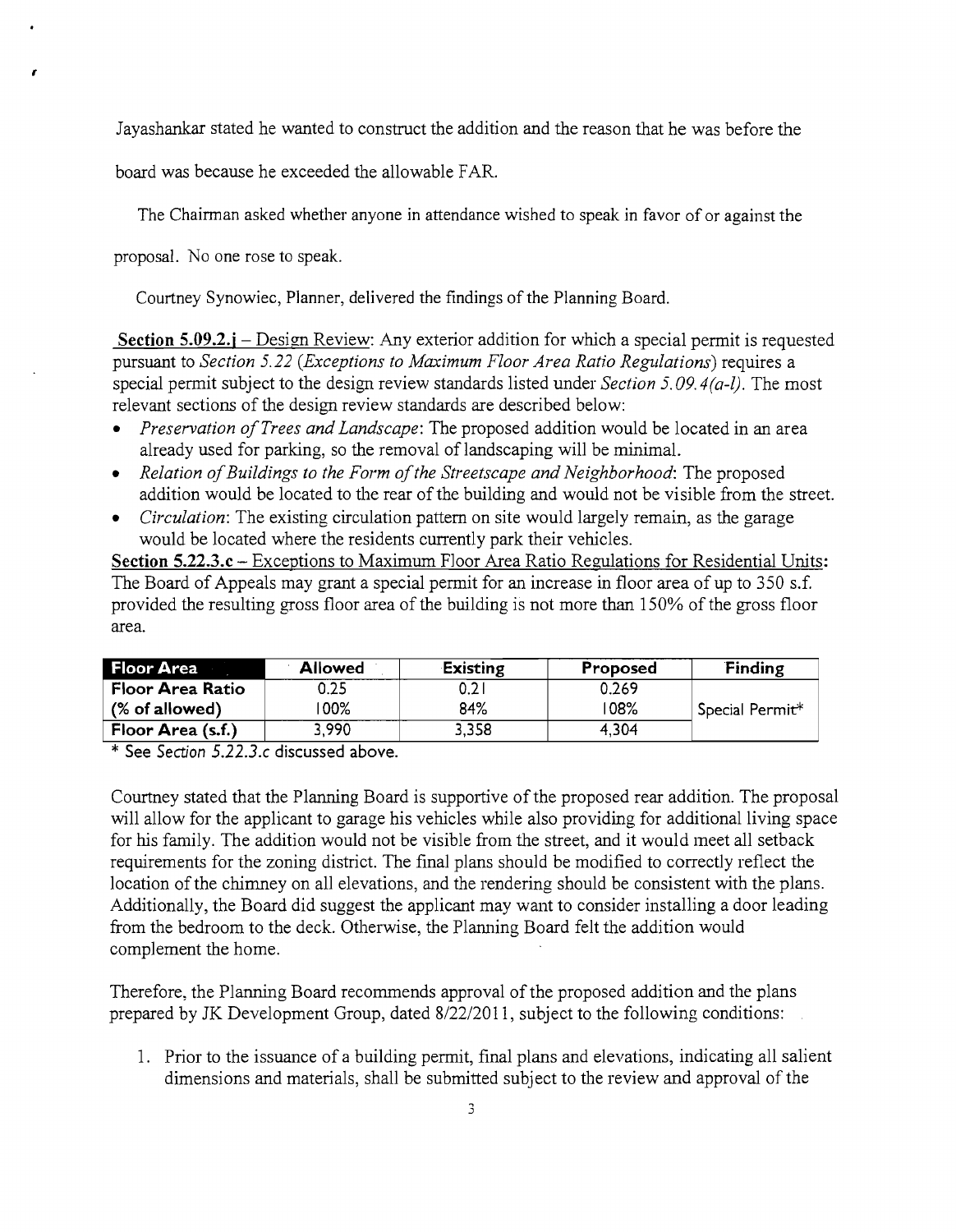Assistant Director of Regulatory Planning.

2. Prior to the issuance of a building permit, the applicant shall submit to the Building Commissioner for review and approval for conformance to the Board of Appeals decision: 1) a final site plan stamped and signed by a registered engineer or land surveyor; 2) final building elevations stamped and signed by a registered architect; and 3) evidence that the Board of Appeals decision has been recorded at the Registry of Deeds.

The Chairman then called upon Michael Yanovitch, Chief Building Inspector, to deliver the comments of the Building Department. Mr. Yanovitch expressed concern that there was an existing window 10-12 inches above the new, proposed, flat roof. Snow drift, coupled with the window being located below the eaves of the existing gable roof, creates a hazardous condition. Mr Yanovitch suggested an impact resistant window to replace the existing window. The Building Department supports the request for relief.

The Board, having heard all the testimony, deliberated on the merits of the application.

The Board then determined, by unanimous vote to grant the special permit required under

**Section 5.09, Section 5.22 and Section 5.22.3.c** of the Zoning By-Law. The Board made the

following specific findings pursuant to said **Section 9.05:** 

- a. The specific site is an appropriate location for such a use, structure, or condition.
- b. The use as developed will not adversely affect the neighborhood.
- c. There will be no nuisance or serious hazard to vehicles or pedestrians.
- d. Adequate and appropriate facilities will be provided for the proper operation of the proposed use.

Accordingly, the Board voted unanimously to grant the requested relief subject to the following conditions:

1. Prior to the issuance of a building permit, final plans and elevations, indicating all salient dimensions and materials, shall be submitted subject to the review and approval of the Assistant Director of Regulatory Planning.